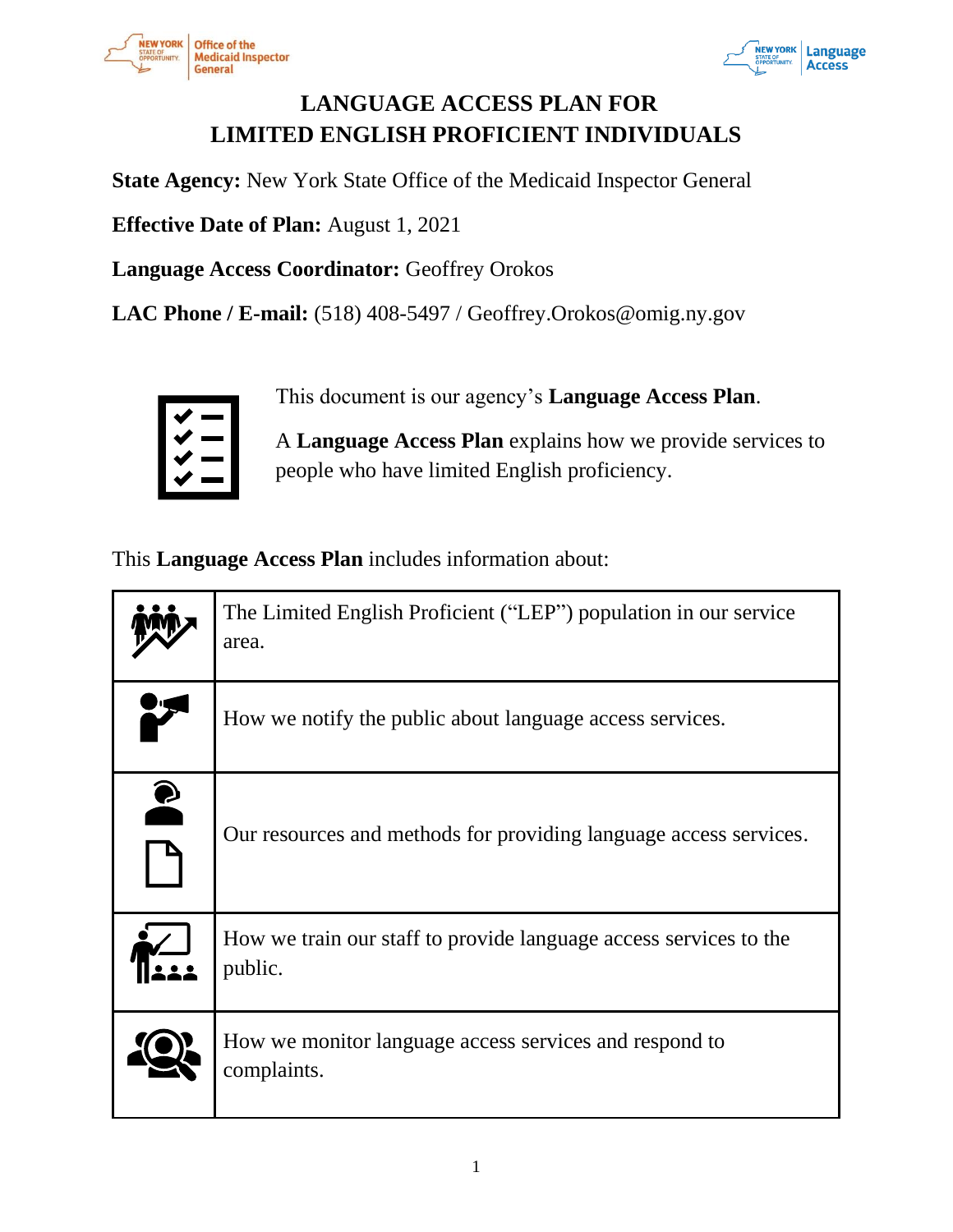



# **Table of Contents**

| PART 2 – The Limited English Proficient Population in Our Service Area3      |  |
|------------------------------------------------------------------------------|--|
| PART 3 – Public Outreach About the Availability of Language Access Services4 |  |
|                                                                              |  |
|                                                                              |  |
|                                                                              |  |
|                                                                              |  |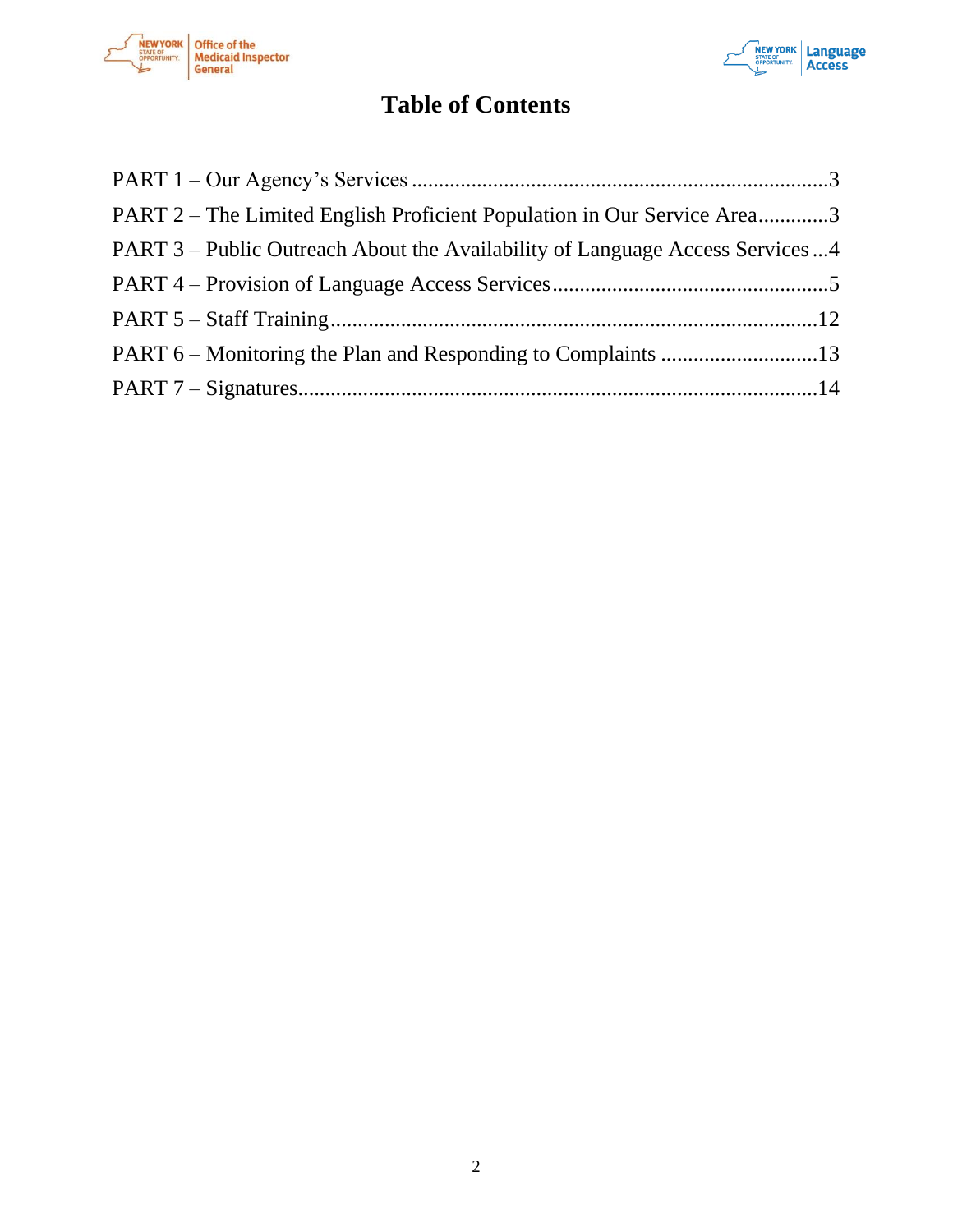



<span id="page-2-0"></span>

**We prepared this Language Access Plan ("Plan") to comply with Executive Order No. 26, as amended by Executive Order No. 26.1, which established New York's Statewide Language Access Policy. <sup>1</sup> This Plan explains how we make sure that Limited English Proficient ("LEP") individuals have meaningful access to agency services, programs, and activities.**

**In this Plan, LEP individuals are understood as people who do not speak English as their primary language and who have a limited ability to read, speak, write, or understand English.** 

#### **Our agency's services to the public include:**

The Office of the Medicaid Inspector General (OMIG) protects the integrity of the Medicaid program by conducting and coordinating fraud, waste and abuse control activities for all State agencies responsible for Medicaid-funded services. In fulfilling this role, OMIG primarily interfaces with the Attorney General's Medicaid Fraud Control Unit (MFCU), various Federal, State and local agencies and law enforcement officials. OMIG employs an online Medicaid fraud allegation form, Medicaid Fraud Hotline, and Explanation of Medical (Medicaid) Benefit (EOMB) letters that allow the public and beneficiaries to report fraud, waste and abuse to the agency.



# <span id="page-2-1"></span>**PART 2 – The Limited English Proficient Population in Our Service Area**

**Our agency uses U.S. Census data (including data from the American Community Survey) to determine the top ten languages most commonly spoken by LEP individuals in New York State.** 

**The estimated total number of LEP individuals in our service area is:** Approximately 2.5 million LEP individuals in New York State.

**The top ten languages spoken by LEP individuals in New York State are:**

| # | Language | <b>Estimated Number of</b><br><b>LEP</b> Speakers |
|---|----------|---------------------------------------------------|
|   | Spanish  | 1,201,322                                         |

<sup>1</sup> For additional information about our agency's obligations to provide language access services, please visit: https://www.ny.gov/language-access-policy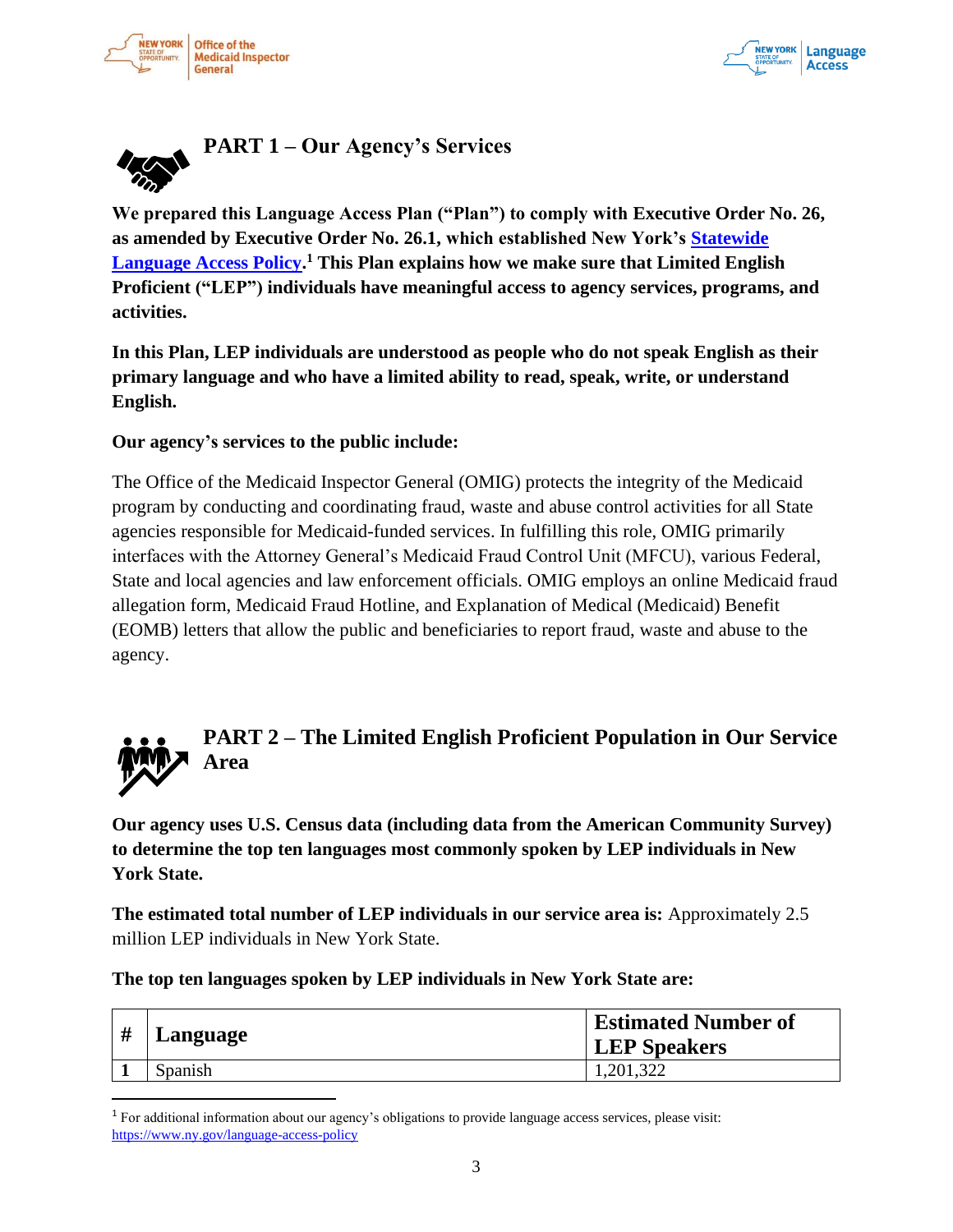



| 2                       | Chinese | 379,745 |
|-------------------------|---------|---------|
| 3                       | Russian | 119,380 |
| $\overline{\mathbf{4}}$ | Yiddish | 64,070  |
| 5                       | Bengali | 64,020  |
| 6                       | Korean  | 55,506  |
| 7                       | Haitian | 54,746  |
| 8                       | Italian | 46,431  |
| 9                       | Arabic  | 40,781  |
| 10                      | Polish  | 34,840  |

Our agency will reassess the public's language needs at least every two years after the effective date of this Plan.

#### **Our agency tracks encounters with LEP individuals in the following ways:**

OMIG tracks encounters with LEP individuals by documenting all calls and in-person meetings, as well as all written correspondence that occur when interpreting and translation services are requested and utilized. This documentation includes noting the language assistance service provided, when it was provided, how it was provided and the specific language in which it was provided.



# <span id="page-3-0"></span>**PART 3 – Public Outreach About the Availability of Language Access Services**

**Our agency informs LEP individuals about their right to free language assistance services in the following ways, using at least the top ten languages shown in Part 2 of this Plan:**

 $\boxtimes$  LEP individuals are directly informed by our staff

**In which ways?** OMIG staff directly inform LEP individuals about their right to free language assistance services by utilizing the agency's "Language Identification Tool." This tool notes in 40 different languages, "Point to your language. An interpreter will be called. The interpreter is provided at no cost to you."

☒ Signs posted about language assistance services

 $\boxtimes$  In areas operated by the agency and open to the public

 $\Box$  Other (describe)

 $\boxtimes$  Information is published on our agency's website in at least the top ten languages spoken by LEP individuals in New York State

☒ Outreach and presentations at schools, faith-based groups, and other community organizations **What are the LEP populations targeted?** OMIG staff have access to the agency's "Language Identification Tool" during outreach events for use when staff need to inform LEP individuals about their right to free language assistance services.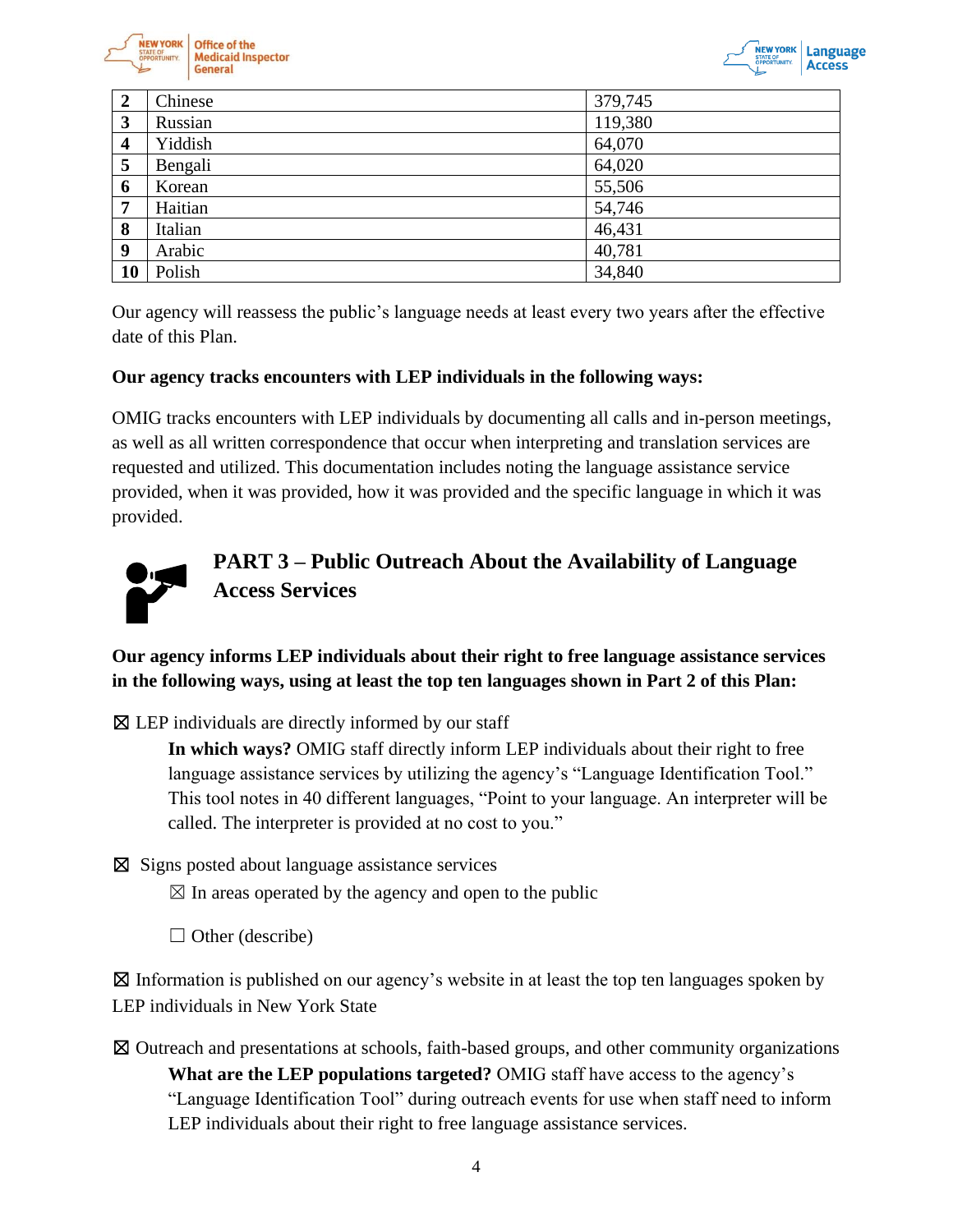



 $\Box$  Local, non-English language media directed at LEP individuals in their languages **What are the LEP populations targeted?**

 $\boxtimes$  Social media posts directed at LEP individuals in their languages

**What are the LEP populations targeted?** Spanish, Russian, Chinese, Bengali, Haitian-Creole, Yiddish, Polish, Italian and Korean.

☒ Telephonic voice menu providing information in non-English languages **In which languages?** Currently Spanish.

 $\Box$  Other (describe)

# <span id="page-4-0"></span>**PART 4 – Provision of Language Access Services**

**A. Determining the Need for Services**

**During** *in person* **encounters, our agency uses the following tools to determine whether an individual is LEP, and what their primary language is:**

☒ "I Speak" posters or visual aids that provide information about free interpreting services in multiple languages

☒ Reception staff make those determinations based on training and experience

 $\Box$  Bilingual staff members, where available, assist in identifying LEP individual's language

 $\Box$  Other (describe)

# **On** *telephone calls***, our agency uses the following tools to find out if an individual is LEP, and what their primary language is:**

☒ Reception staff make those determinations based on training and experience

 $\Box$  Bilingual staff members, where available, assist in identifying an LEP individual's language

☒ Telephonic interpreting service

 $\Box$  Other (describe)

**Our agency's protocols for assessing whether an individual needs** *oral interpreting* **services in different service situations is as follows:**

☒ **During office in-person encounters:** During in-person encounters, OMIG staff are directed to utilize the agency's "Language Identification Tool" to determine the LEP individual's primary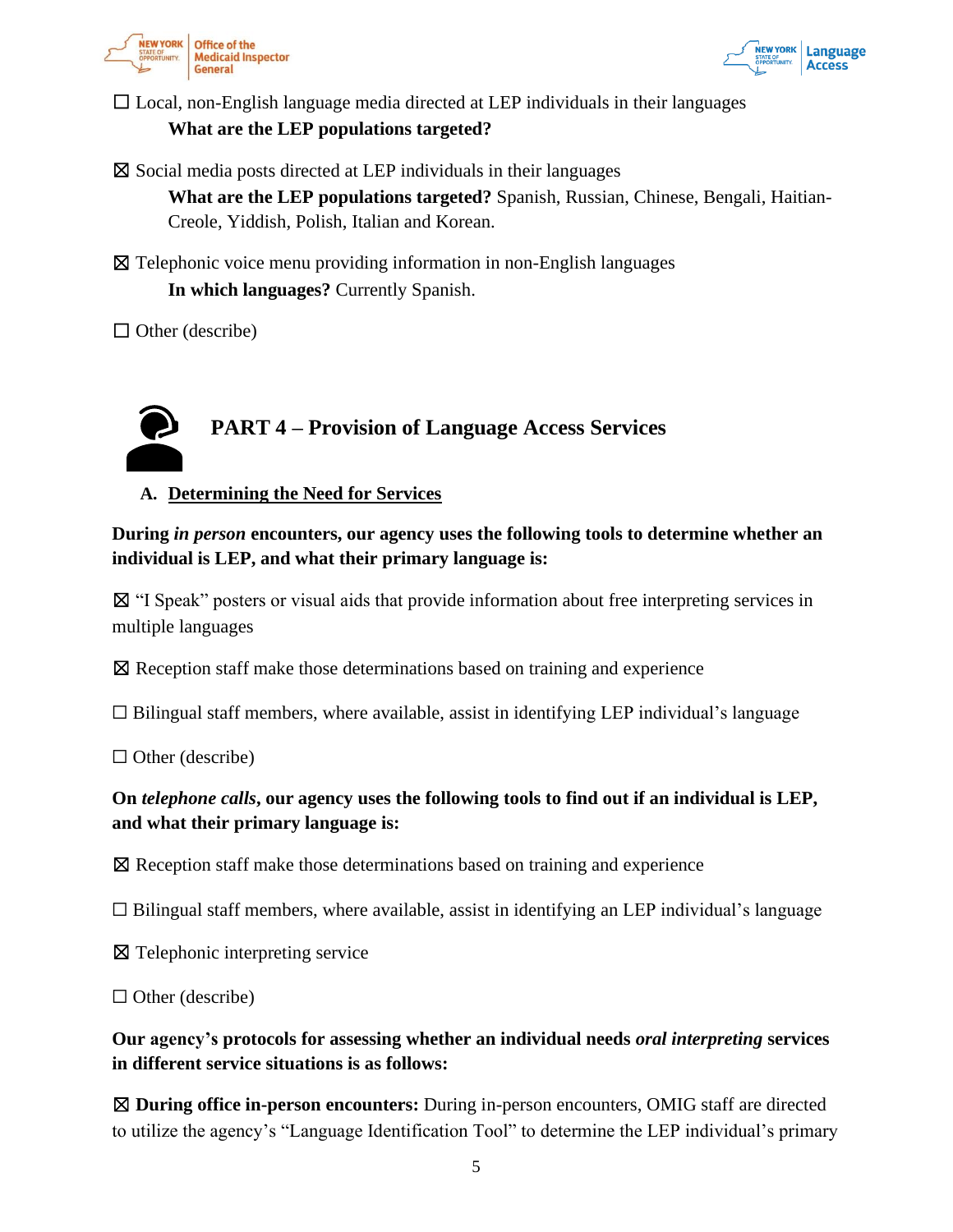



language, followed by contacting the agency's interpreting and translation vendor to find out more about the nature of the contact and what further assistance is needed.

☒ **At initial contact in the field:** At initial contact in the field, OMIG staff are to utilize the agency's "Language Identification Tool" to determine the LEP individual's primary language, followed by contacting the agency's interpreting and translation vendor to find out more about the nature of the contact and how to further assist.

☒ **When speaking on the telephone:** When OMIG staff encounter an LEP individual on the phone, the staff member informs the LEP individual about free interpreting services provided by the agency's interpreting and translation vendor and asks the individual to identify their primary language. If the LEP individual is unable to relay what their primary language is, OMIG staff are to utilize the agency's interpreting and translation vendor for assistance and find out more about the nature of the contact and how to further assist.

☒ **For pre-planned appointments with LEP individuals:** For pre-planned appointments with LEP individuals, OMIG staff are to schedule an interpreter in the individual's primary language with the agency's interpreting and translation vendor. This applies to both in-person and remote video meetings.

#### ☐ **Other (describe):**

# **Our agency records and maintains documentation of each LEP individual's language assistance needs as follows:**

OMIG's Language Access Coordinator documents calls and in-person meetings, as well as all written correspondence that occur when interpreting and translation services are requested and provided. This documentation includes noting the language assistance service provided, when it was provided, how it was provided and the specific language in which it was provided. In addition, OMIG's Language Access Coordinator reconciles this information for accuracy with the records maintained and provided by the agency's interpreting and translation vendor.

#### **B. Oral Interpreting Services**

#### **Our agency has made the following resources available for oral interpreting requests:**

 $\Box$  Bilingual staff members who work directly with LEP individuals **Number of staff and languages spoken:**

 $\Box$  Bilingual staff members who provide oral interpreting services on a volunteer basis **Number of staff and languages spoken:**

☒ Telephonic interpreting service

**Name of vendors:** OMIG utilizes any vendor under the NYS OGS Statewide Administrative Services Contract.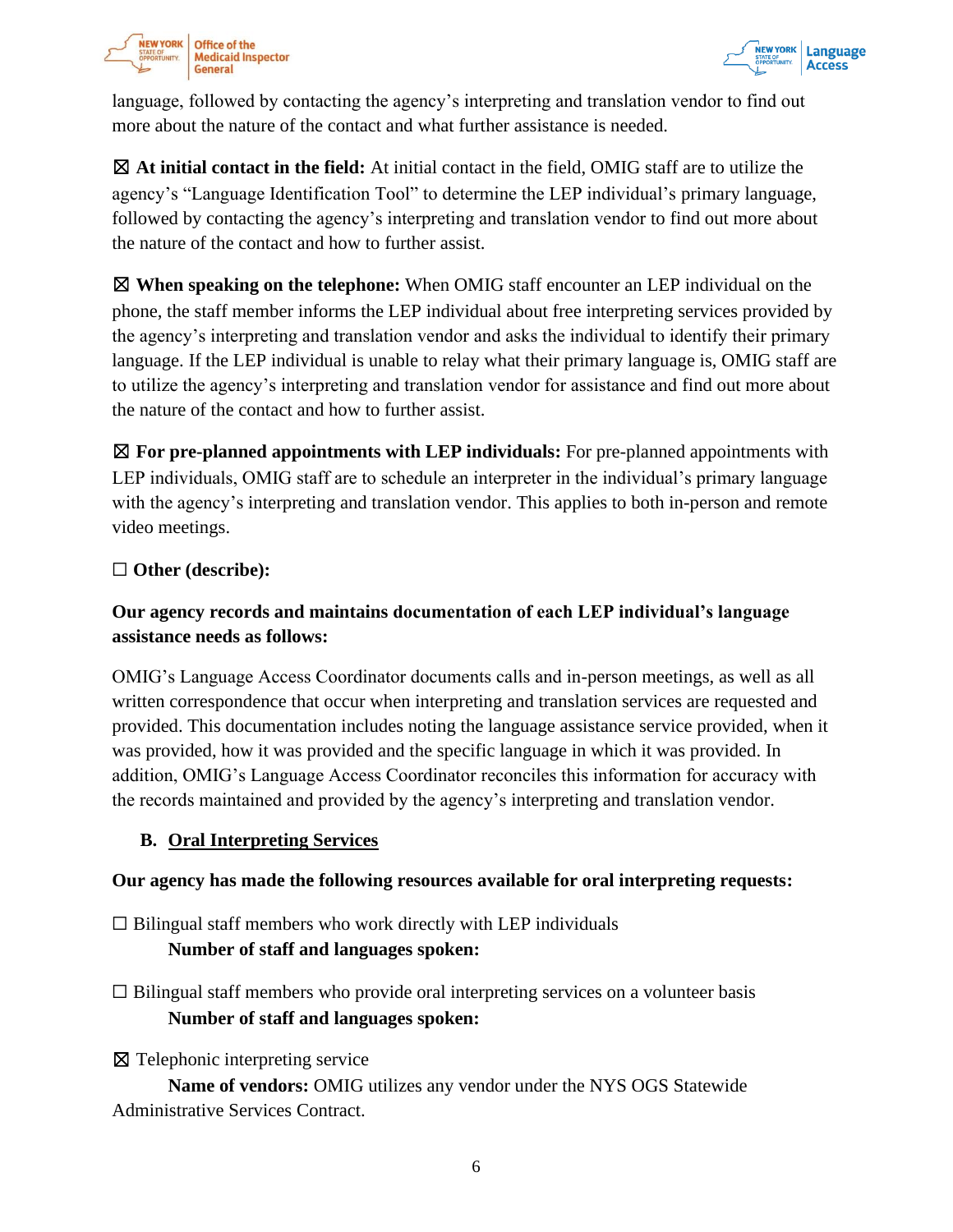



 $\Box$  Contracts or other arrangements with school and community organizations

#### **Number of staff and languages spoken:**

□ Other (Describe)

**Our agency protocols for informing LEP individuals that free interpreting services will be provided and that they do not need to provide their own interpreters is as follows:**

☒ **During office in-person encounters:** OMIG's protocols direct staff to inform LEP individuals during in-person encounters about their right to free language assistance services by utilizing the agency's "Language Identification Tool." This tool notes in 40 different languages, "Point to your language. An interpreter will be called. The interpreter is provided at no cost to you."

☒ **At initial contact in the field:** OMIG's protocols direct staff to inform LEP individuals at initial contact in the field about their right to free language assistance services by utilizing the agency's "Language Identification Tool." This tool notes in 40 different languages, "Point to your language. An interpreter will be called. The interpreter is provided at no cost to you."

☒ **When speaking on the telephone:** OMIG's protocols direct staff to inform all LEP individuals during inbound and outbound telephone calls, and reiterate as needed, that interpreting services are provided at no cost.

☒ **For pre-planned appointments with LEP individuals:** OMIG's protocols direct staff to inform all LEP individuals, and reiterate as needed, that interpreting services are provided at no cost.

#### ☐ **Other (describe):**

#### **Our agency's protocols for obtaining interpreting services in a timely manner is as follows:**

OMIG's protocols for obtaining interpreting services in a timely manner include determining the LEP individual's language and informing them that they can receive free interpreting services; contacting OMIG's interpreting and translation vendor; informing the vendor's customer service representative the language that is needed for interpreting services or asking the customer service representative for assistance identifying the language, if needed; utilizing the interpreter once connected; and working with the interpreter to provide interpreting services between the agency and the individual in his or her primary language with respect to the provision of services or benefits.

**If an LEP individual insists on using a family member, friend, or other person as an interpreter, our protocols for deciding whether to accept or decline such an arrangement is as follows:**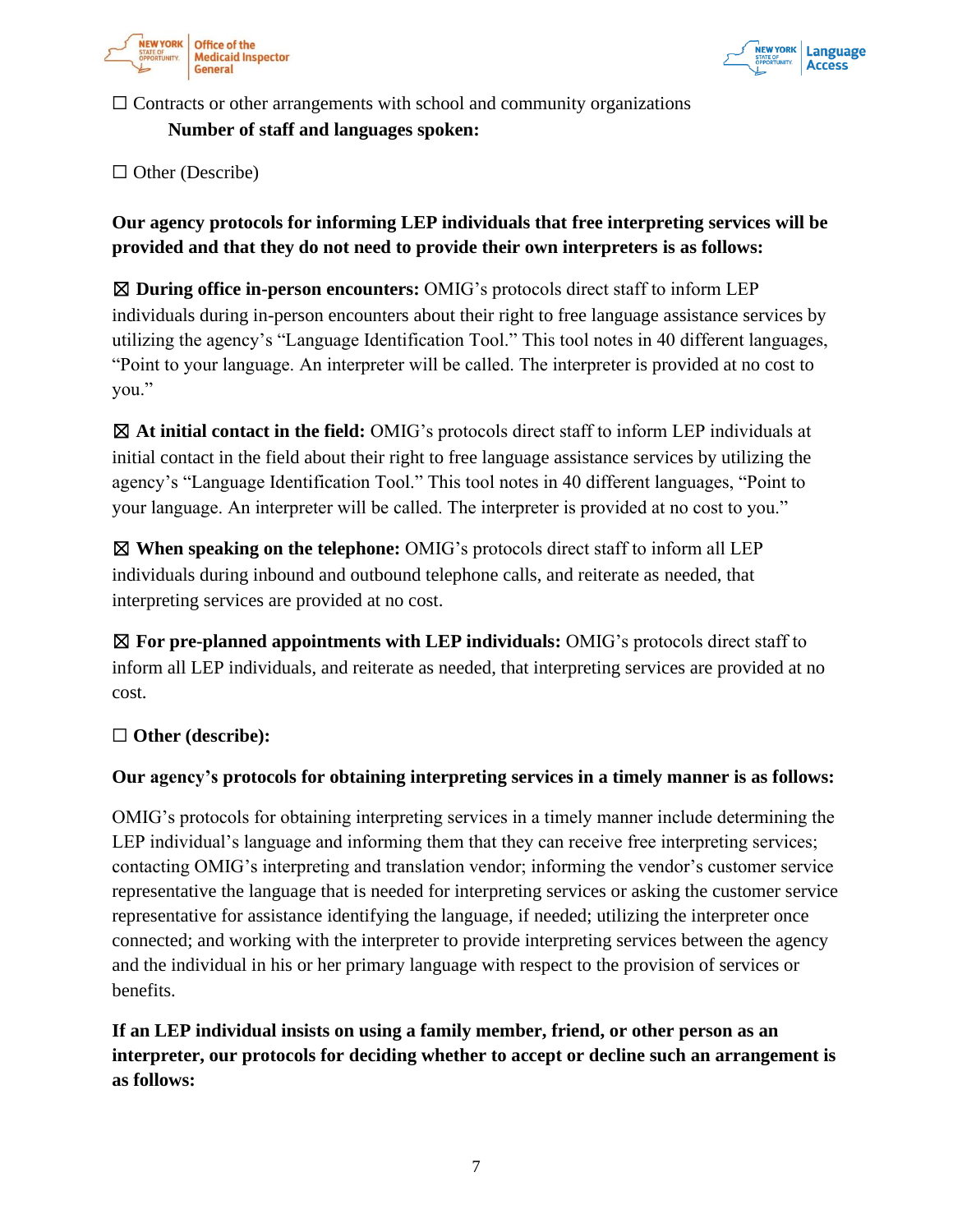



In the event of an emergency, the LEP individual will be permitted to use a family member, friend or other person as an interpreter. Upon request, an LEP individual may also be permitted to use a family member, friend or other person as an interpreter for routine matters, such as asking the location of the office, hours of operation or rescheduling an appointment. When the interaction with the LEP individual occurs at the agency's office, and an individual is permitted to use an interpreter of his or her choosing, the individual must complete the Free Interpretation Services Waiver Form. However, if the LEP individual is engaged in official business with the agency, the agency is responsible for providing an independent interpreter. An LEP individual will not be permitted to use an independent interpreter of his or her choosing when filling out applications or when involved in other legal or official agency matters.

# **Our agency provides information to all staff members who have contact with the public about how to obtain oral interpreting services. Our protocol in this regard is as follows:**

OMIG requires all agency staff, including all front-line staff and their supervisors and managers, to annually complete the Governor's Office of Employee Relations (GOER) language access training, as well as OMIG's agency-specific language access plan and procedure training. In addition, the agency's Language Access Coordinator publishes and maintains an intranet page that provides information about oral interpreting services for all staff members who have contact with the public.

## **The agency's Language Access Coordinator ("LAC") maintains a list of oral interpreting resources that are available to staff. This resource list includes:**

- ☒ Names and contact information for all resources
- $\Box$  Names and locations of staff members who are available to act as interpreters or provide services directly in an LEP individual's primary language
- ⊠ Languages in which each interpreter or service is qualified
- ⊠ Procedures for accessing each interpreter or service

# **Our agency records and maintains documentation of oral interpreting services provided to LEP individuals at each encounter. Our protocol in this regard is as follows:**

OMIG's Language Access Coordinator documents calls and in-person meetings that occur in which interpreting services are requested and provided. This documentation includes noting the language assistance service provided, when it was provided, how it was provided and the specific language in which it was provided. In addition, OMIG's Language Access Coordinator reconciles this information for accuracy with the records maintained and provided by the agency's interpreting and translation vendor.

#### **Cultural Competence and Confidentiality**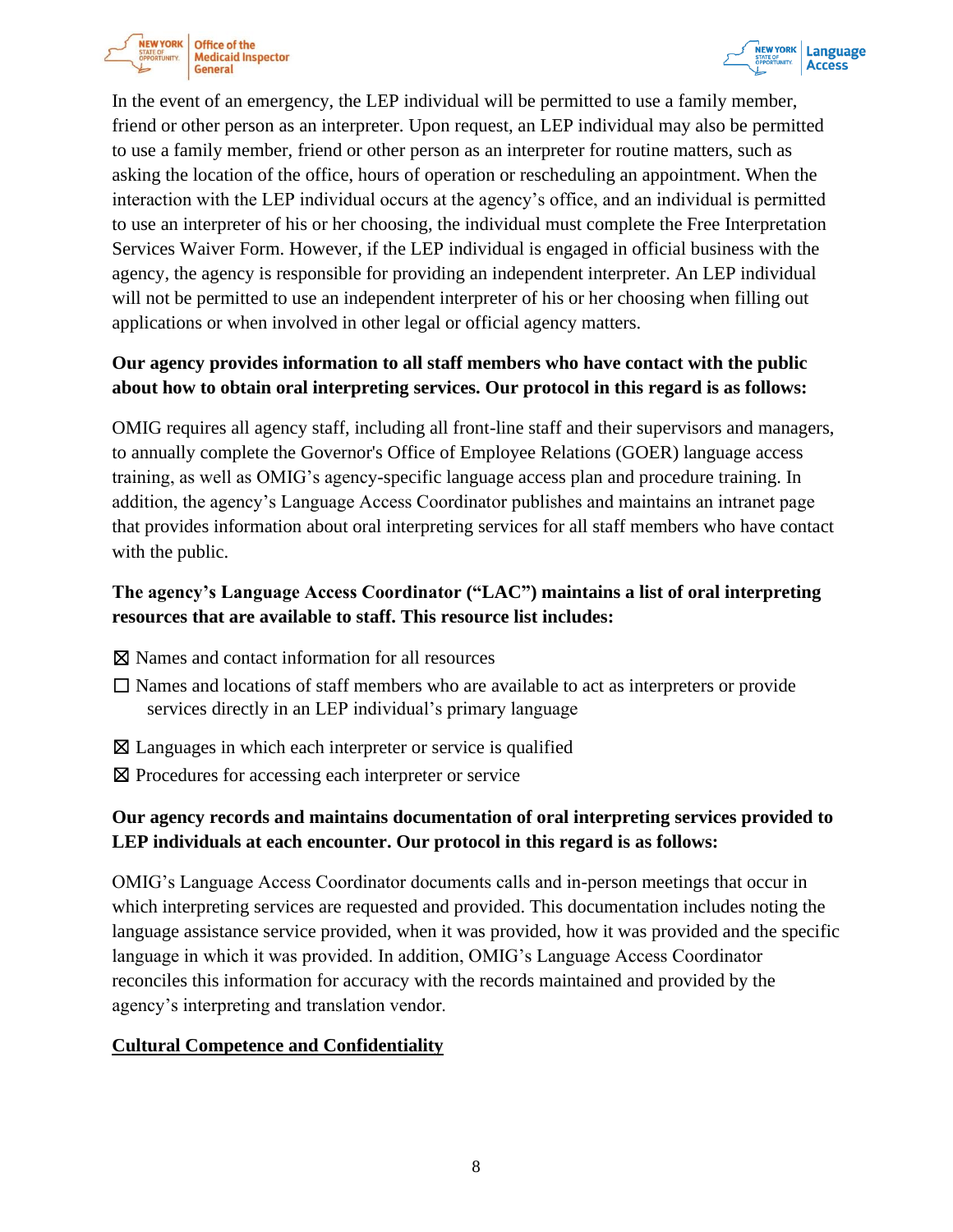



#### **Our agency makes sure interpreters are culturally competent<sup>2</sup> in the following ways:**

The vendors that OMIG contract with to provide interpreting and translation services are required to implement quality assurance standards to guarantee that its interpreters are trained and are linguistically and culturally competent.

# **Our agency makes sure interpreters follow state and federal confidentiality protocols in the following ways:**

OMIG's current interpreting and translation vendor ensures its interpreters adhere to industry standards for confidentiality and ethics. In addition, when necessary or appropriate, interpreters enter into specific confidentiality agreements that reflect the requirements and obligations the vendor has to its clients, such as Business Associate Agreements (BAA) for Health Insurance Portability and Accountability Act (HIPAA) compliance. Furthermore, independent interpreters are to enforce standards of confidentiality in accordance with NYS Law.

#### **C. Translations of Documents**

**At least every two years after the effective date of this Plan, our agency determines and reassesses vital documents (including website content) that must be translated. This process is accomplished in the following ways:**

OMIG's Agency Communications and Intergovernmental Relations unit reviews all new website content and draft documents with OMIG staff prior to its posting or publishing to determine if it is considered vital and requires translation. Recommendations for content or document translations are shared with the Medicaid Inspector General for review and approval. Upon approval, the content or vital document is translated using OMIG's interpreting and translation vendor.

# **Our agency's process for making sure documents are written in plain language<sup>3</sup> before they are translated into other languages is as follows:**

Prior to submitting documents for translation, the proposed documents are to be analyzed for readability using Microsoft's Flesch-Kincaid Grade Level tool to ensure it meets plain language guidelines.

#### **Our agency has the following resources available for translation of documents:**

☒ Contracts with vendors for translation services

```
https://minorityhealth.hhs.gov/Assets/pdf/checked/Assuring_Cultural_Competence_in_Health_Care-1999.pdf
```
<sup>2</sup> Cultural Competence is defined as *a set of congruent behaviors, attitudes, and policies that come together in a system or agency or among professionals that enables effective interactions in a cross-cultural framework.* U.S. Department of Health and Human Services, Office of Minority Health. 2000. Assuring Cultural Competence in Health Care: Recommendations for National Standards and an Outcomes-Focused Research Agenda. Extracted from:

<sup>&</sup>lt;sup>3</sup> The Plain Writing Act of 2010 defines plain language as writing that is clear, concise, well-organized, and follows other best practices appropriate to the subject or field and intended audience. Extracted from: https://www.govinfo.gov/app/details/PLAW-111publ274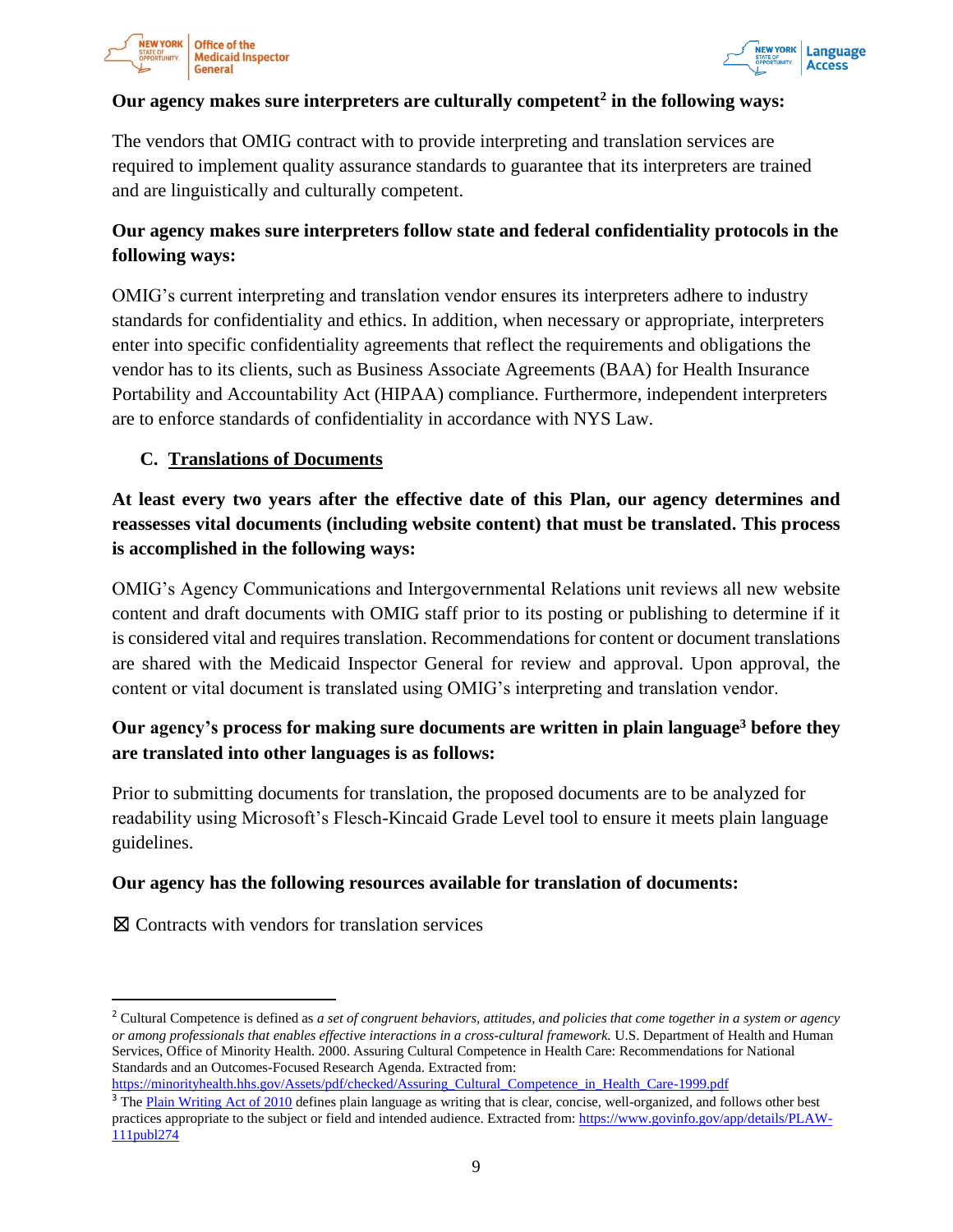



**Names of vendors:** Geneva Worldwide and any other vendor under the NYS OGS Statewide Administrative Services Contract.

 $\Box$  Contracts or other arrangements with schools and community organizations

#### **Names of schools/organizations and languages:**

 $\Box$  Translation of documents by bilingual staff members

 $\Box$  Other (describe)

**The agency's Language Access Coordinator ("LAC") maintains a list of translation resources that are available to staff. This resource list includes:**

☒ Names and contact information for all resources

- $\Box$  Names and locations of staff members who are available to provide translations of documents
- $\boxtimes$  Languages in which each translation service is qualified
- ⊠ Procedures for accessing each translation service

## **Our agency translates documents that LEP individuals submit in their primary languages in a timely manner. Our protocol in this regard is as follows:**

Upon receiving a document or correspondence from an LEP individual that requires translation, the document or correspondence is to be sent to the agency's translation vendor in a judicious and timely manner.

**The following non-exhaustive list of documents are currently translated by our agency in the languages indicated:**

- *AR: Arabic*
- *BE: Bengali*
- *CH: Chinese*
- *HA: Haitian-Creole*
- *IT: Italian*
- *KO: Korean*
- *PO: Polish*
- *RU: Russian*
- *SP: Spanish*
- *YI: Yiddish*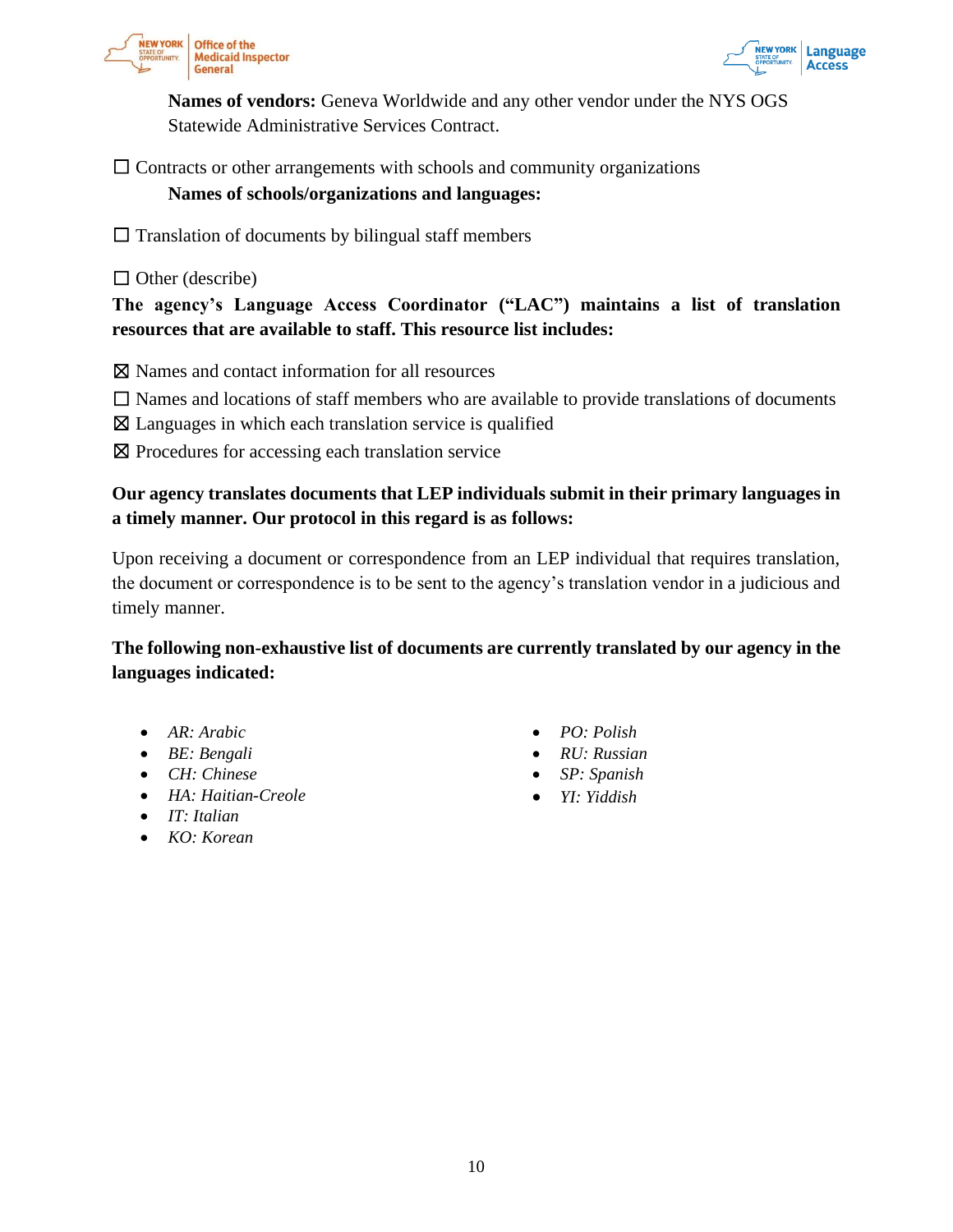



| <b>Name</b>                                                                | <b>Top Ten Languages</b> |               |             |             |                           |                           |                           |             |                           | <b>Additional</b><br><b>Languages</b> |         |
|----------------------------------------------------------------------------|--------------------------|---------------|-------------|-------------|---------------------------|---------------------------|---------------------------|-------------|---------------------------|---------------------------------------|---------|
|                                                                            | <b>AR</b>                | $\mathbf{BE}$ | CH          | HA          | IT                        | KO                        | PO                        | RU          | SP                        | YI                                    |         |
| Medicaid Fraud<br>Allegation<br>Form                                       | $\mathbf X$              | $\mathbf X$   | X           | $\mathbf X$ | $\mathbf X$               | $\boldsymbol{\mathrm{X}}$ | $\mathbf X$               | $\mathbf X$ | $\mathbf X$               | $\mathbf X$                           | Turkish |
| Report<br>Medicaid Fraud<br>Flyer                                          | $\mathbf X$              | $\mathbf X$   | $\mathbf X$ | $\mathbf X$ | $\boldsymbol{\mathrm{X}}$ | $\mathbf X$               | $\mathbf X$               | $\mathbf X$ | $\mathbf X$               | X                                     |         |
| Reporting<br><b>Medicaid Fraud</b><br>in New York<br><b>State Brochure</b> | $\mathbf X$              | X             | X           | $\mathbf X$ | X                         | X                         | $\boldsymbol{\mathrm{X}}$ | $\mathbf X$ | $\boldsymbol{\mathrm{X}}$ | $\mathbf X$                           |         |
| Protecting Your<br>Medicaid Card<br>and Number<br><b>Brochure</b>          | $\mathbf X$              | X             | $\mathbf X$ | $\mathbf X$ | $\mathbf X$               | $\boldsymbol{\mathrm{X}}$ | $\mathbf X$               | $\mathbf X$ | $\mathbf X$               | $\mathbf X$                           |         |
| Blow the<br>Whistle on<br>Medicaid Fraud<br>Poster                         | $\mathbf X$              | $\mathbf X$   | $\mathbf X$ | $\mathbf X$ | $\mathbf X$               | $\boldsymbol{\mathrm{X}}$ | $\mathbf X$               | $\mathbf X$ | $\mathbf X$               | $\mathbf X$                           |         |
| <b>Building</b><br>Opportunities<br>for MWBEs                              | $\mathbf X$              | $\mathbf X$   | X           | $\mathbf X$ | $\boldsymbol{\mathrm{X}}$ | $\mathbf X$               | $\mathbf X$               | $\mathbf X$ | $\mathbf X$               | $\mathbf X$                           |         |
| Explanation of<br>Medicaid<br>Benefits<br>$(EOMB)*$                        | X                        |               |             |             |                           |                           |                           |             |                           |                                       |         |
| <b>RRP</b><br>Notification<br>Letter**                                     |                          |               |             |             |                           |                           |                           |             |                           |                                       |         |

*\*The EOMB is in English on the front and Spanish on the back and includes an enclosure that provides information in Spanish, Simplified Chinese, Traditional Chinese, Russian, Bengali, Haitian-Creole, Korean and Yiddish informing the recipient that it is an important document and if the individual needs help understanding it to call to be connected to an interpreter for free. The enclosure is currently in the process of having Polish, Italian, Arabic and additional*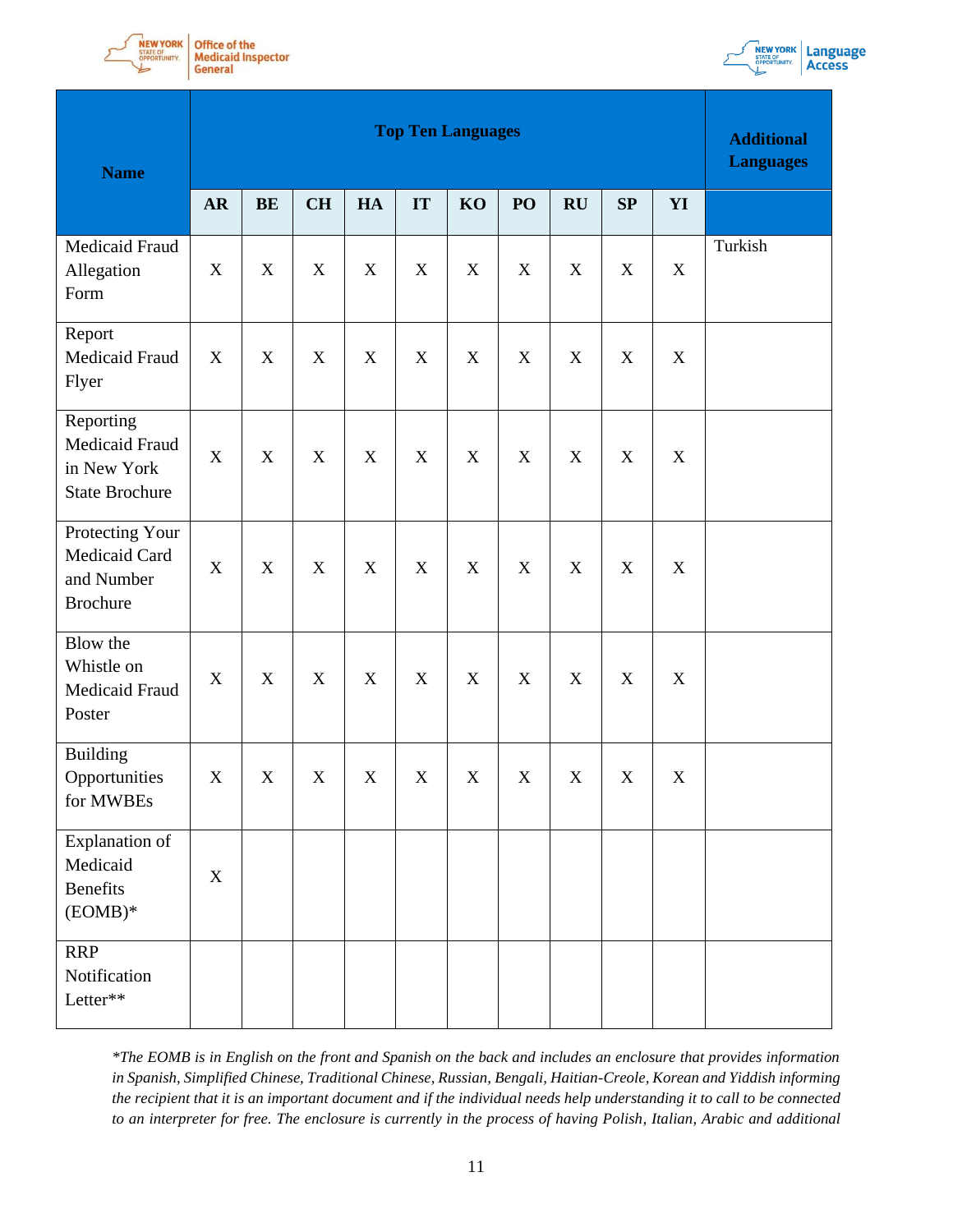



*languages inclusive of the NYS Medicaid program population added to it, and it will be completed before August 1, 2022.*

*\*\*The RRP Notification Letter includes an enclosure that provides information in Spanish, Simplified Chinese, Traditional Chinese, Russian, Bengali, Haitian-Creole, Korean and Yiddish informing the recipient that it is an important document and if the individual needs help understanding it to call the agency's NYC office to be connected to an interpreter for free. The enclosure is currently in the process of having Polish, Italian, Arabic and additional languages inclusive of the NYS Medicaid program population added to it, and it will be completed before August 1, 2022.*

New documents identified for translation after the signing of this Plan and before the 2-year reassessment will be translated in a timely manner.

## **The process for ensuring that translations are accurate and incorporate commonly used words is as follows:**

OMIG, through its interpreting and translation vendor, will ensure that proofing/editing for correctness and cultural sensitivity are a component of the translation services provided under contract as part of the publication process. OMIG will also ensure that plain language is used in materials produced before translation to ensure information is accessible to a range of literacy levels.

<span id="page-11-0"></span>

**The person in the agency who is responsible for training staff in language access services is:** OMIG's Staff Development and Training unit is responsible for the provision of training to staff in language access services.

#### **The staff training includes the following components:**

 $\boxtimes$  The agency's legal obligations to provide language access services

- ☒ The agency's resources for providing language access services
- ⊠ How to access and work with interpreters
- ☒ Cultural competence and cultural sensitivity
- $\boxtimes$  How to obtain translation services
- ☒ Maintaining records of language access services provided to LEP individuals

#### **The methods and frequency of training are as follows:**

OMIG requires all agency staff, including all front-line staff and their supervisors and/or managers, to annually complete the Governor's Office of Employee Relations (GOER) language access training and OMIG's agency-specific language access plan and procedure training. Refresher trainings are offered to staff, as needed.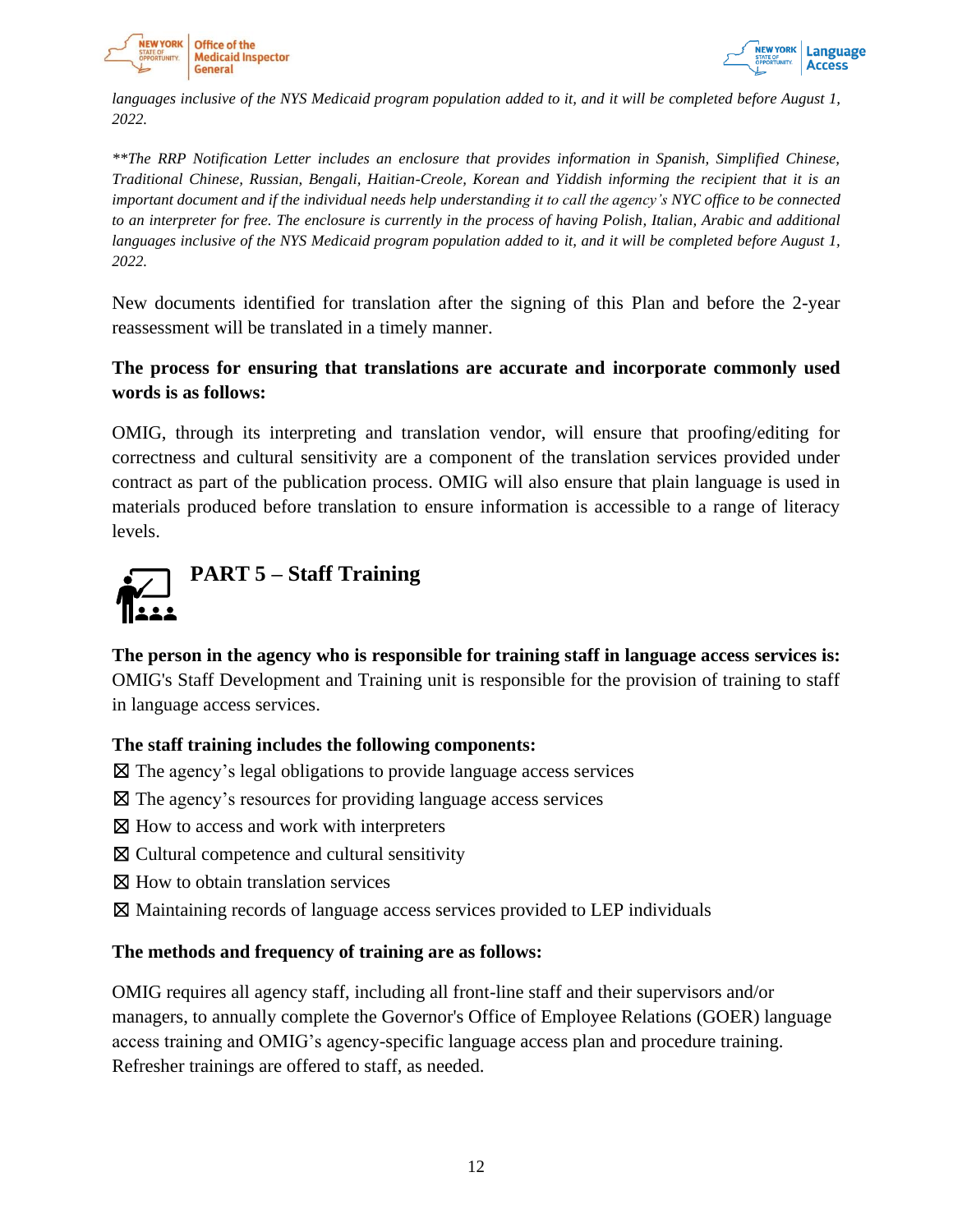





# <span id="page-12-0"></span>**PART 6 – Monitoring the Plan and Responding to Complaints**

# **A. Monitoring**

## **Our agency's Language Access Coordinator ("LAC") will monitor implementation of the Plan to make sure we are in compliance. Our protocols in this regard are as follows:**

OMIG's Language Access Coordinator will monitor implementation of the plan to ensure compliance by reviewing the language access program staff training roster with OMIG's Staff Development and Training Unit to ensure all staff adhere to the methods and frequency of training outlined in this language access plan; reviewing OMIG's public website to ensure that documentation approved for translation has been completed and is accessible; reviewing and ensuring all vital documents are translated or provide for oral interpreting services in at least the top ten languages; evaluating the volume and nature of communications that require interpreting and translation services to ensure that such services were provided in a timely manner; and reporting to OMIG's Executive Leadership Team on the success of OMIG in adhering to its Language Access Plan.

#### **B. Complaints**

**We provide information to the public in at least the top ten most commonly spoken non-English languages in the state, advising members of the public of their right to file a complaint if they feel that they have not been provided adequate language access services or have been denied access to services because of their limited English proficiency. We do not retaliate or take other adverse action because an individual has filed a language access complaint.** 

# **We display information on the right to file a complaint, and the procedures for filing a complaint, in the following manner:**

The standardized complaint forms, along with the procedures for filing a complaint, are available in all ten languages in our public offices upon request. The complaint forms are also available for download or online submission through our website. Additionally, information on the right to file a complaint is posted in the top ten languages on our website and in our offices in areas where it can be easily seen by the public.

### **We handle complaints made to the agency regarding the provision of language assistance services in the following manner:**

The Language Access Complaint Form is available on OMIG's website and is provided upon request in person or by calling, writing or emailing the agency. If a complaint regarding the provision of language services is received, it is to be sent directly to OMIG's Language Access Coordinator for immediate attention and appropriate action.

<span id="page-12-1"></span>All complaints must be timely forwarded to the Statewide Language Access Coordinator.